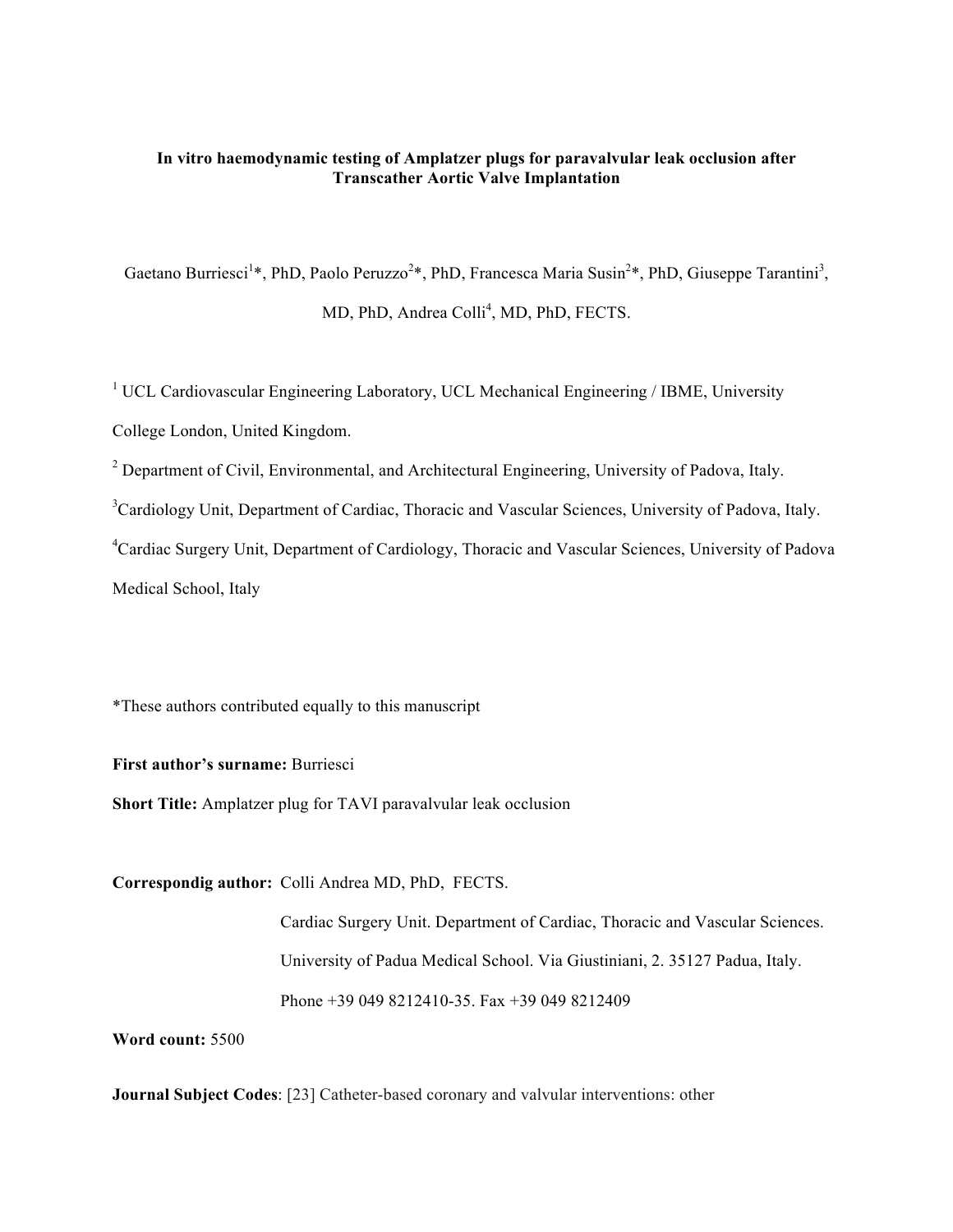## **ABSTRACT**

#### **Objective:**

We aimed to in-vitro test Amplatzer devices (Amplatzer Vascular Plug II and Amplatzer Vascular Plug III, SJM St. Paul, MN) in closing PVL generated by transcatheter balloon expandable aortic valve prosthesis in order to quantify the effective treatment of PVL.

### **Background:**

Transcatheter aortic valve replacement (TAVI) procedures represent the treatment of choice for high risk patients. Despite evolving technologies paravalvular leak (PVL) is still a major unaddressed issue. This severe complication significantly impair long-term survival. Percutaneous treatment of this complication is usually performed with the implantation of not specifically designed and not approved vascular devices.

#### **Methods:**

A 23mm Sapien XT (Edwards Lifesciences, Irvine, CA) was implanted in a rubber aortic root and a semielliptical shape PVL was created. The vascular occluder devices were implanted in the PVL and hemodynamic performance was tested in a pulse duplicator according to international standard ISO 5840- 3:2013. Different type of comparison tests together with high speed camera recording allowed us to define the global efficiency of the occluders and their interaction with the transcatheter prosthesis.

#### **Results:**

The results revealed that the use of vascular plugs was not per se sufficient to produce an effective or substantial reduction of PVL with a maximum efficiency inferior of 50%. Recorded video showed clearly that the vascular plug always interfered with the leaflet of the prosthetic valve.

#### **Conclusions:**

Current used devices do not guarantee effective treatment of PVL and may otherwise compromise the structural integrity of the prosthetic valve implanted. Specific designed devices are required.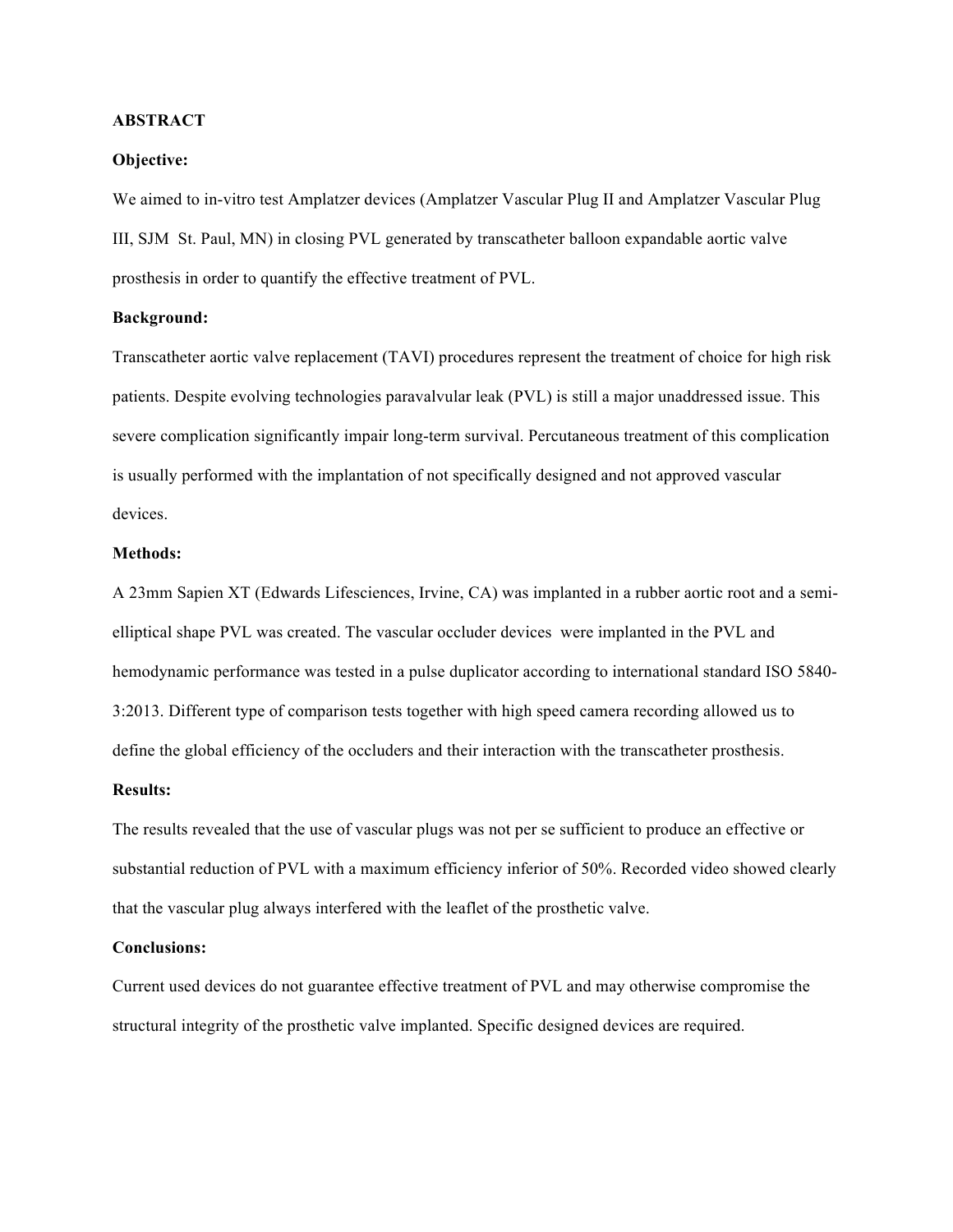## **Condensed Abstract**

Despite evolving technologies, paravalvular leak (PVL) is still a major unaddressed issue after transcatheter aortic valve implantation. Percutaneous treatment of this complication is usually performed with the implantation of Amplatzer devices not specifically designed and not approved for this specific use. We tested in a pulse duplicator Amplatzer devices to occlude PVL generated after implantation of a 26mm SAPIENT XT prosthesis. The results revealed that the use of vascular plugs was not per se sufficient to produce an effective or substantial reduction of PVL. Video showed clearly that the vascular plug always interfered with the leaflet of the prosthetic valve.

**Key words:** Transcatheter aortic valve implantation, transcatheter aortic valve replacement, paravalvular leak, aortic regurgitation, vascular occluder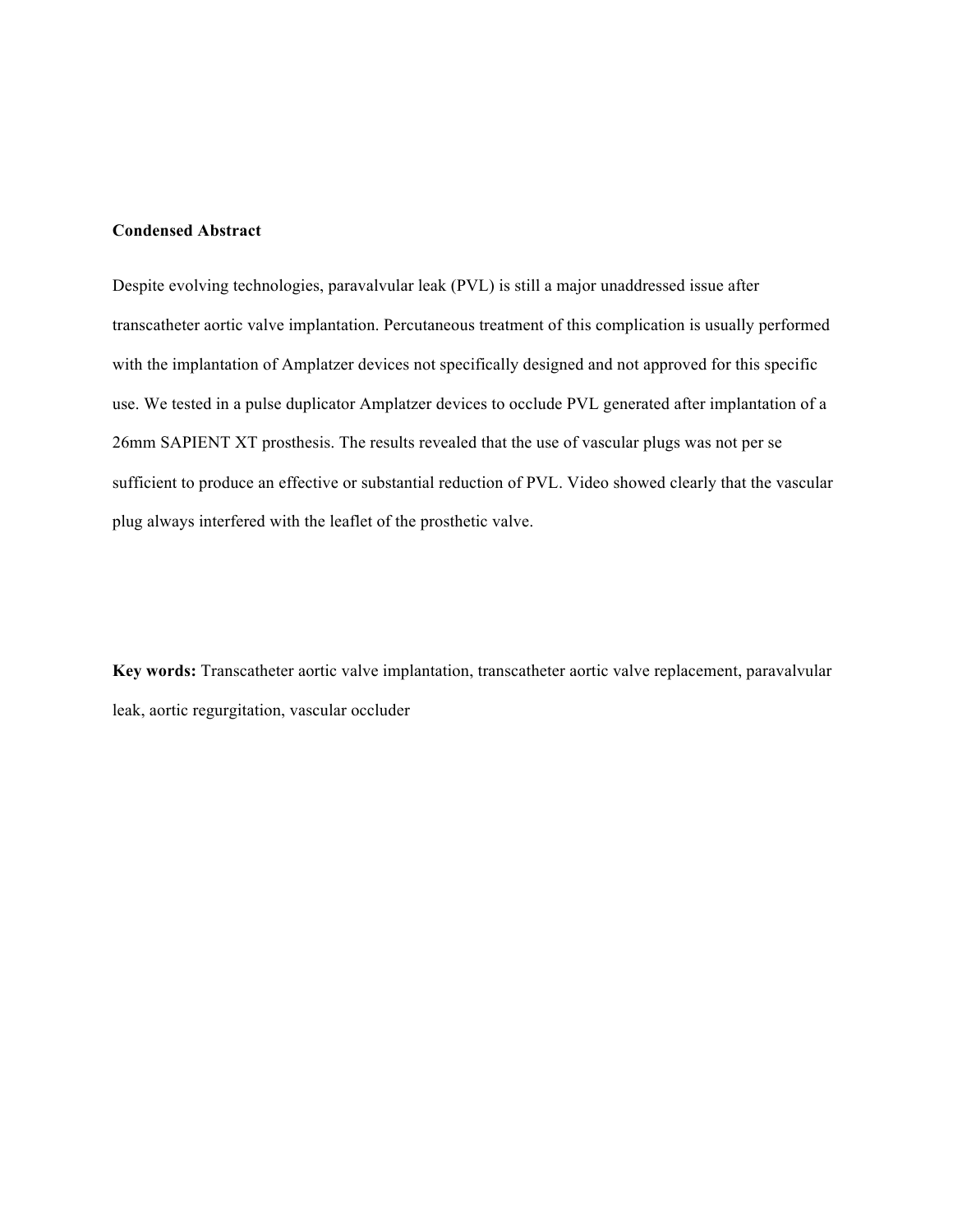## **INTRODUCTION**

Transcatheter aortic valve implantation (TAVI) has become the treatment of choice for inoperable patients with severe aortic stenosis [1] and mortality is comparable to surgical aortic valve replacement (SAVR) for patients at high risk [2, 3]. However, TAVI may result in severe complications, the most challenging of which is paravalvular leakage (PVL), due to incomplete sealing occurring between the prosthesis and the native host tissues [3-6]. Despite the evolving technology of transcatheter valves, moderate-severe post-TAVI PVL is not uncommon [1-8]and remains a major predictor of adverse outcome after TAVI even in presence of mild regurgitation. [9-13]. As such, PVL is one of the most important barriers to extend TAVI to lower risk patients [14, 15].Given that conventional reintervention surgery is not a viable option because the patient is an high-risk/unoperable candidate, several strategies have been used to prevent or treat PVL after TAVI e.g.: heart pacing, balloon overfilling, valve-in-valve, post-dilatation with conflicting results [16, 17]. More recently, percutaneous approaches to PVL closure by mean of different devices (Amplatzer PDA, Amplatzer VSD device, Amplatzer vascular plugs, coils, etc.) have been developed via trans-septal (TS) access, apical left ventricular (LV) access, or retrograde arterial access [18-30] with a reported success rate that range from 55% to 77%. Reasons of procedure failure are various including inability to cross the defect with a wire or delivery catheter, dislodgement/embolization of the device, incomplete closure of the defect, or interference by the device with the prosthetic valve [19-32]. Even if the device is delivered, remains in place, and reduces flow, the treatment might be clinically inadequate.

To this regards, it is notheworthy that most of the devices used are approved for other purposes and not for PVL closure. In clinical practice the most frequently used PVL closure devices after TAVI are the Amplatzer Vascular Plug II and III (*St.Jude Medical, MN*) [31, 32]. The aim of the present study is primarily to test in vitro the hemodynamic efficiency and efficacy of the Ampltazer vascular plugs when used to close PVL after TAVI performed with a balloon expandable valve.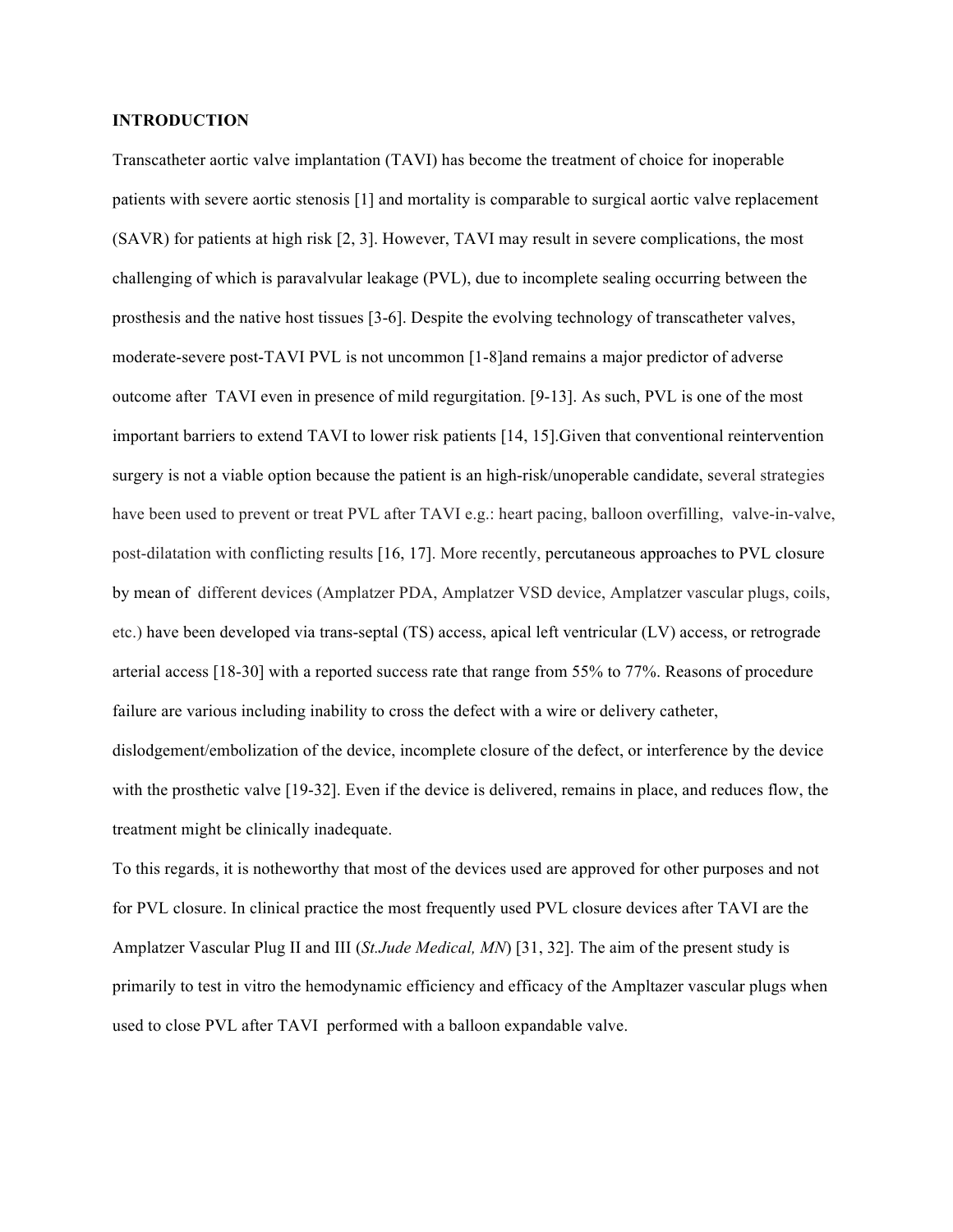## **METHODS**

In order to verify and quantify the benefit of adapting vascular plugs for reduction of PVL after TAVI, test were performed on two different Amplatzer vascular plugs (*St. Jude Medical Inc, MN*). These are occluding devices, designed to provide embolization of blood vessels by obstructing their lumen. They are self-expandable transcatheter devices, made from a wire mesh tube of superelastic Ni-Ti alloy, thermo-mechanically shaped into different geometries, and then secured at their ends with platinum caps that act as markers. The proximal cap is welded to a stainless steel screw, which engages to a nitinol pusher-wire, used for the delivery, repositioning or removal of the component. In this study, an *Amplatzer Vascular Plug II* of 8 mm diameter (7 mm unconstrained length), and an *Amplatzer Vascular Plug III* of long axis diameter 8 mm (short axis diameter 4 mm, unconstrained length 6.5 mm) were used. The first one is characterized by a multi-layered, multi-segmented cylindrical design, aimed to create six occlusive planes (Fig. 1a). The *Amplatzer Vascular Plug III* has an oblong cross-sectional shape, designed to enhance stability in high-flow vessels (Fig. 1b).

An 26mm diameter *Edwards SAPIEN XT* was used as testing valve (Fig. 1c). This is the most implanted transcatheter valve, and consists of three leaflets of bovine pericardium attached to a balloon-expandable cobalt-chromium frame. A skirt of PET covers about two thirds of the inlet portion of the valve, to reduce paravalvular leakage. The valve was released into a silicone cylindrical holder of 23 mm diameter (the 26mm *SAPIEN XT* is recommended for annular diameters in the range 22-25 mm), using the standard implantation procedure, and delivered in the same angular and axial position for all tests. The holder included a semielliptical shape axial grove (size 5 mm of minor axis 3, mm of major semiaxis and total area of  $12 \text{ mm}^2$ ), mimicking a paravalvular leak to be occluded (Fig. 1d).

Tests in several physiological pulsatile-flow operating conditions were performed using a hydromechanical pulse duplicator (*ViVitro System*, *ViVitro Labs Inc.*) in compliance with the international standard ISO 5840-3:2013. In particular, the valves performance was assessed at six simulated cardiac outputs (*CO*) between 2 and 7 l/min, at a normal heart rate (*HR*) of 70 bpm and a normal mean aortic pressure averaged over the cardiac cycle ( $\bar{p}_{A0}$ ) of 100 mmHg. Additional tests were run at a normal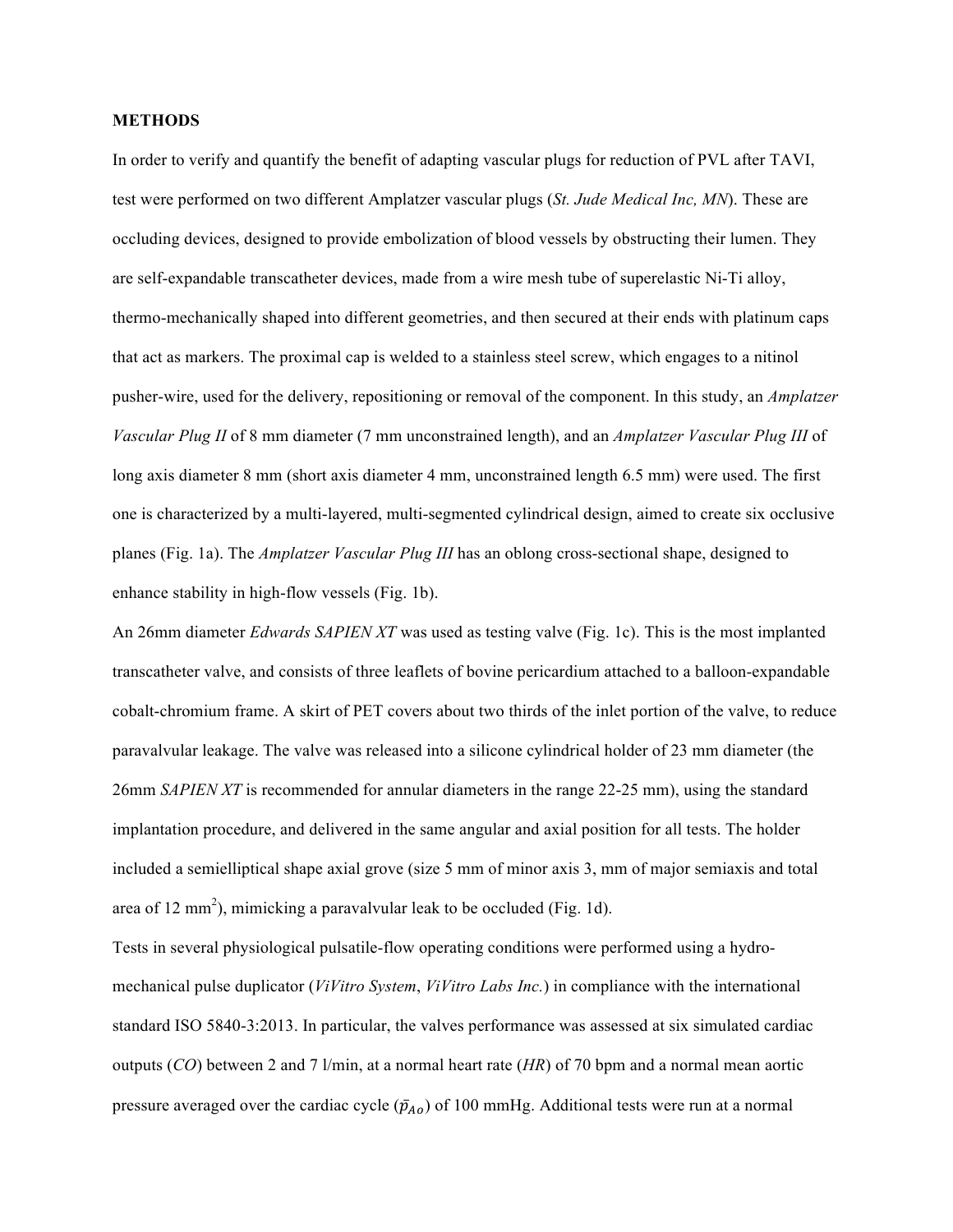simulated *CO* of 4 l/min, for combinations of three *HR* of 45, 70 and 120 bpm and three  $\bar{p}_{A0}$  of 80, 120 and 160 mmHg. Phosphate buffered saline solution at 37 °C was used as testing fluid. Pressures in the aortic and ventricular chambers were measured using Millar Mikro-tip pressure catheters (Millar Instruments, Inc., Houston, TX, USA), and the flow through the valve was monitored with an electromagnetic flowmeter (Carolina Medical Electronics, Inc., East Bend, NC, USA). The fifteen total combinations of functional parameters used for each testing configuration are summarized in Table 1. During the experiments a high-speed camera (1200 frames per second) was used to record the valve dynamics during the cardiac cycle, and its interactions with the occluding devices.

The described tests were repeated for four different configurations: *i)* open leak (Fig. 2a), *ii)* partially occluded leak by *Amplatzer plug II* (Fig. 2b), *iii)* partially occluded leak by *Amplatzer plug III* (Fig. 2c) and *iv)* fully occluded hole (i.e. a solid block fitting into axial grove was positioned into the leakage hole, restoring a an ideally cylindrical valve orifice, see Fig. 2d).

For each test condition, the instantaneous pressures in the aortic and ventricular chambers and the flow rate thorough the valve were measured during the entire cycle (see supplemental material). Data were averaged over 10 consecutive cycles and used to extract the following quantities: *i)* mean diastolic pressure difference  $(\Delta p)$ ; *ii)* regurgitant volumes  $(RV)$ ; and *iii)* percentage regurgitant fraction through the valve (*RF*) (expressed as the ratio between the *RV* and the Stroke Volume (*SV*); i.e. the percentage of the ejected fluid that leaks back in the ventricle).

To allow direct comparison of the test results, the *reduction of the paravalvular regurgitant volume* was defined as:

$$
\Delta RV = RV - RV_{occl};\tag{1}
$$

where  $RV_{occl}$  corresponds to the regurgitant volume with completely occluded hole (configuration represented in Fig. 2b), calculated at the specific test conditions.

The device efficiency  $(\eta)$  was expressed as:

$$
\eta = \frac{RV - RV_{occl}}{RV_{open} - RV_{occl}} = \frac{\Delta RV}{\Delta RV_{max}};
$$
\n(2)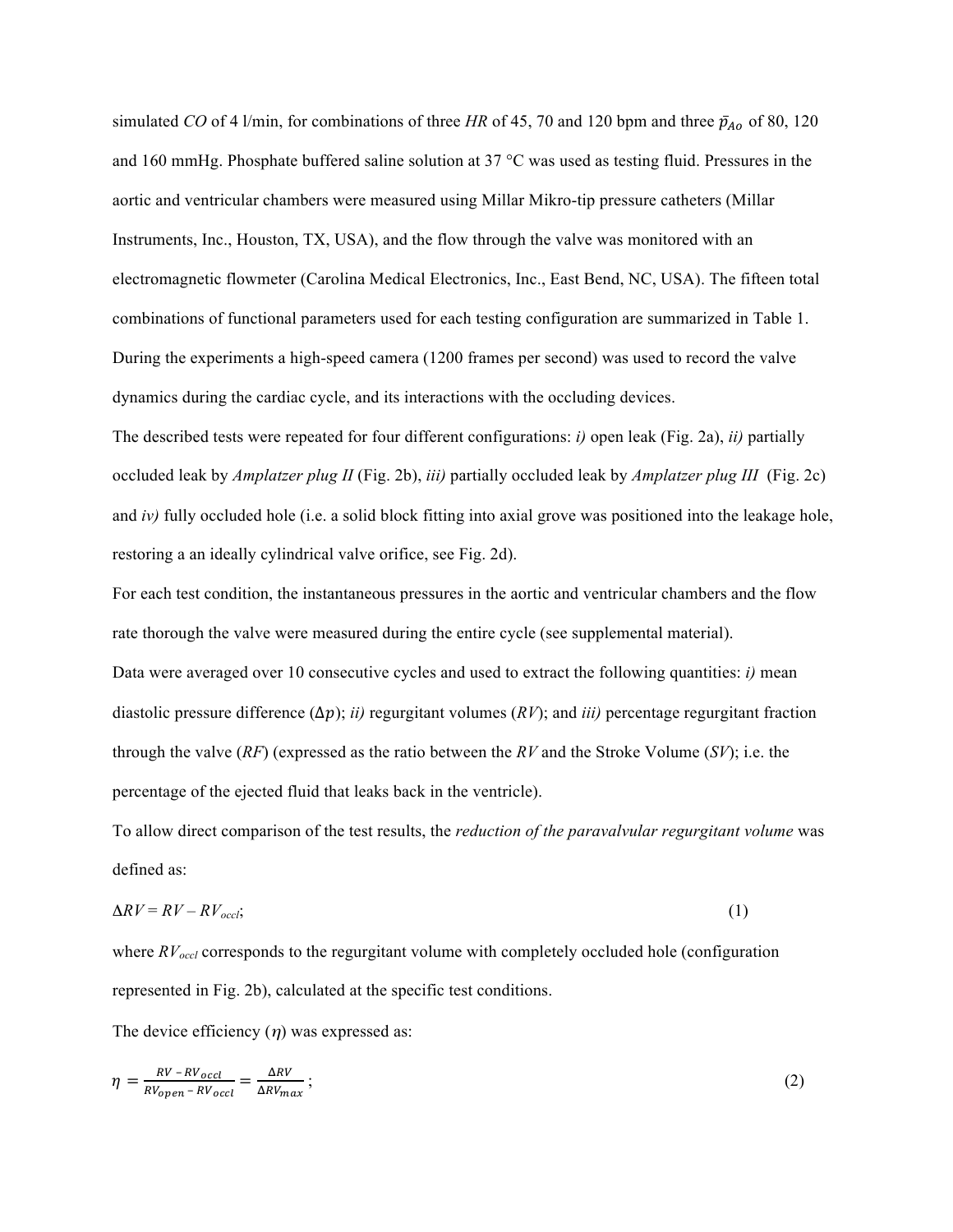where Δ*RVmax* corresponds to the difference between the regurgitant volume measured with the open leak (*RVopen*), and the regurgitant volume measured with the occluded leak (gives the maximum reduction of regurgitant volume achievable with an occluding device), calculated at the specific test conditions. This equation gives a total efficiency equal to 1 (i.e. 100%) when the effect of the device is equivalent to the solid block (completely occluded hole); and an efficiency equal to zero when the effect of the device is equivalent to the completely open hole.

Finally, to quantify the hydrodynamic benefits of the procedure, the *mean flow velocity in the leak during diastole* ( $\overline{U}_{leak}$ ), was defined as:

$$
\overline{U}_{leak} = \frac{\Delta RV}{T_{diast} A} \tag{3}
$$

where  $T_{diast}$  is the diastolic duration and  $A$  is the paravalvular orifice area

# **RESULTS**

The regurgitant fraction measured for all testing configurations, at  $HR = 70$  bpm,  $\bar{p}_{A0} = 100$  mm<sub>Hg</sub> and variable *CO* is represented in Figure 3a. The efficiency  $\eta$  for the two occluders with equation (2) is plotted in Figure 3b. The *Amplatzer plug II* was associated with an estimated efficiency (η) ranging from 20% to 60%, with of 30-40% at normal physiological *CO* of 4 – 5 l/min, and minimum performance at the largest *CO* (7 l/min), when the efficiency of reduces to 20%. The *Amplatzer plug III* shows an estimated efficiency (η) ranging from 0 to 25%, with the efficacy lower than 10% for *CO*s higher than 4 l/min.

Figures  $4a_1$ ,  $4b_1$  and  $4c_1$  show the *RF* measured in the additional tests performed at constant  $CO = 4$  l/min, at different values of *HR* and  $\bar{p}_{A_0}$ , while the respective curves of the efficiency for the two devices are reported in column Figures 4a<sub>2</sub>, 4b<sub>2</sub> and 4c<sub>2</sub>. For the studied *HRs* the measured *RF* raises when  $\bar{p}_{Ao}$ increases, while no monotonic trend was observed in terms of device efficiency.

Figure 5 shows a typical sequence of frames acquired with the high-speed camera during the test. The sequence is relative to the case of presence of the occluding device into the leak. Red dashed line highlights the contact area between the occluder and the leaflet.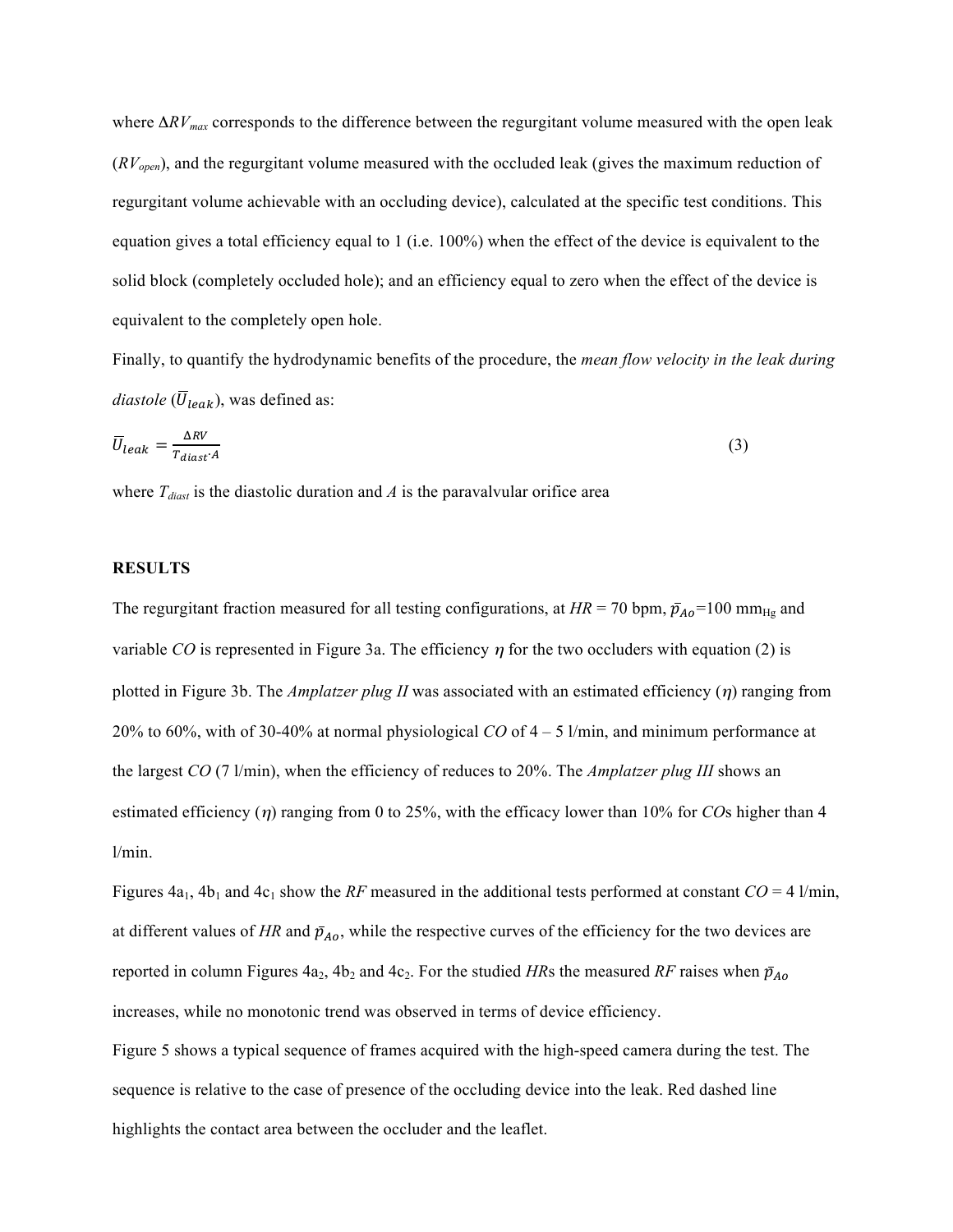The main input and output parameters of the study are summarized in table 1. Efficiency  $\eta$  for the two amplatzer for each working conditions are finally shown in table 2. For the first series of tests, with varying *CO*, the *Amplatzer plug II* and *Amplatzer plug III* efficiency ranges from 14% to 56% and from - 19% to 16% respectively. In the additional tests prescribed by the international standard ISO 5840-3:2013 for the leakage assessment, the *Amplatzer plug II* ranges from 5% to 51%, while the *Amplatzer plug III* efficiency ranges between -3% and 38%.

### **DISCUSSION**

The present study represents the first attempt to quantify the benefit of *Amplatzer* vascular plug implantation in order to mitigate the PVL after TAVI. Results underline that both devices fail to completely occlude the leak. The *Amplatzer plug III* shows lower or no efficacy, with unexpected negative values of the efficiency for large *CO*s, i.e. the leakage is worsened by the device. This may be due to higher rigidity of the plug frame, that may have produced an expansion of the cross section of the paravalvular side orifice.

Difference in the Amplatzer performance may also be due to the selected orifice shape and the different mesh-density of the two devices (see Fig. 6). In fact, the blockage factor of the mesh, defined as the percentage of the nominal surface obstructed by the mesh filaments, varies from 100% in proximity of the platinum caps, to less than 35% at the periphery (see Fig 6a). This is probably due to the fact that the devices are designed expand only partially within blood vessels which are about 30% smaller than their unloaded diameter. Under these conditions, the coarse regions of the mesh adhere to the vascular walls, while the dense central regions close to their axis occupy the lumen. On the contrary, when used to occlude paravalvular leakage, the distal and proximal peripheral regions of the device are entirely exposed to the fluid. This represents a more critical problem in the case of the *Amplatzer plug III*, which forms bulges at the inlet and outlet ends, offering the coarse flanks to the flow and providing an easy route to the blood (see Fig. 6.b). Conversely, the end flanges of the *Amplatzer plug II* can expand fully and form occlusive planes that cling on each other, positioning their region with higher blockage factor at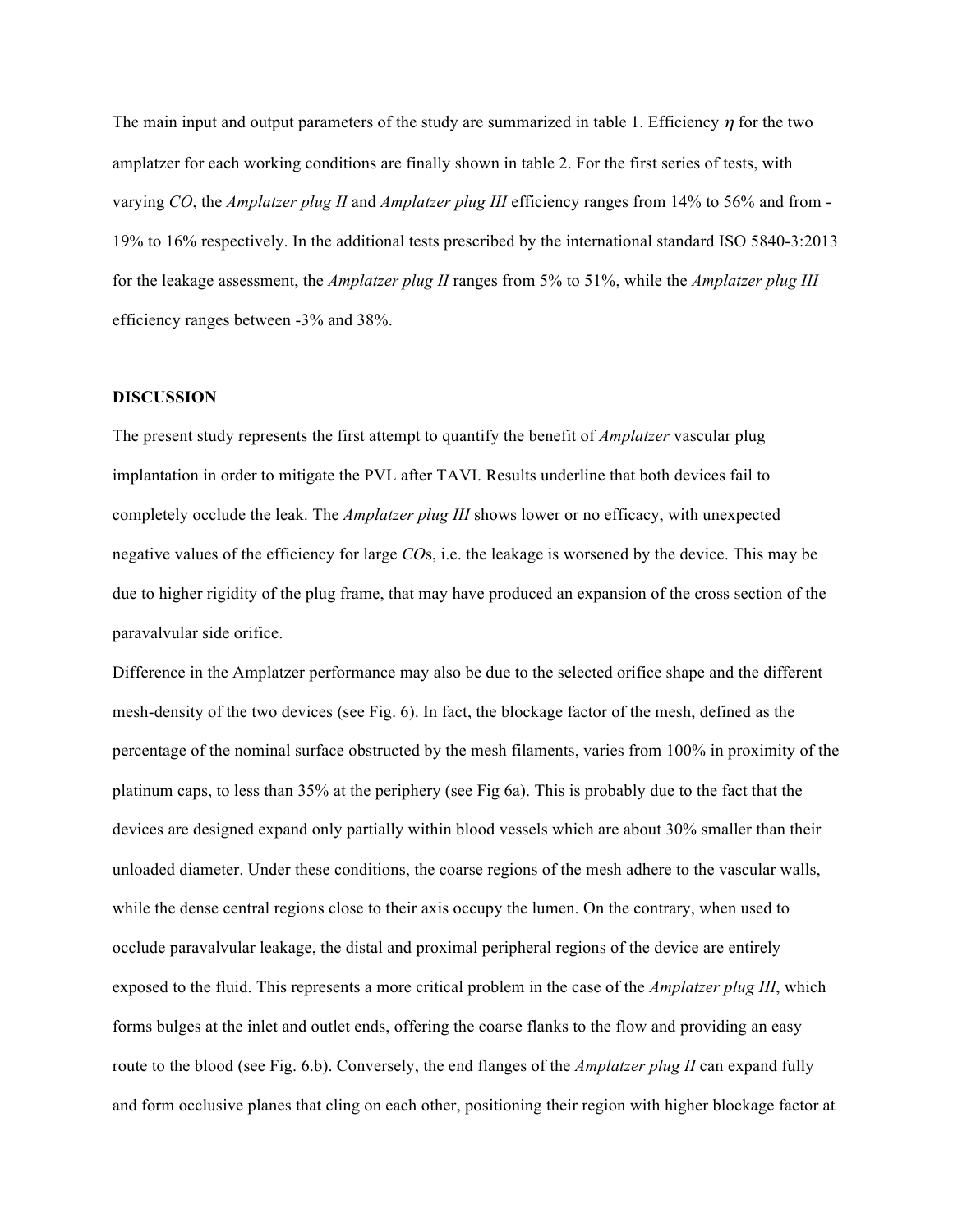the inlet and outlet of the orifice (see Fig. 6.c). However, the outflow flare can find access between the distal zigzag ribs of the valve stent, occupying a portion of the valve lumen and contacting one of the prosthetic leaflets at each opening cycle.

For all testing configurations, the increase of *CO* reduces the *RF* (see Fig. 3a) as direct consequence of the definitions of these parameters. This is due to the fact that, as the *SV* increases, the flow volume ejected at each cycle rises with respect to the  $RV$ , that keeps about constant. For all testing configurations,  $RF$ increases both with the mean aortic pressure  $\bar{p}_{A0}$  and *HR* (see Fig. 4). Proportionality with the mean aortic pressure is expected, as its increase is associated with higher mean pressure difference across the closed valve, driving the fluid during diastole. The relationship with the heart rate is somewhat less intuitive and apparently in contrast with clinical studies [16]. As observed in the clinical experience, with faster heart rates the regurgitant volume decreases (see table 1). However, as the portion between the systolic and diastolic time is kept unchanged in the tests, the same *CO* is achieved with lower ejection volumes per cycle. As a result, the reduction in stroke volume is larger than that of the regurgitant volume, resulting in a global increase in the regurgitant fraction, as demonstrated in appendix A (see supplemental material). The discrepancy with clinical reports is probably due to the fact that the international standard adopted for the presented *in vitro* tests does not model the reduction in diastolic/systolic time ratio that is typically observed in patients at increasing *HR* [33]*.* This may reduce the time during which leakage occurs, resulting in a global reduction of the regurgitant fraction.

The diagrams in Fig. 4 show that both Amplatzers achieve the maximum efficiency at lower  $\bar{p}_{A0}$  when *HR* increases.

The estimation of  $\eta$  in both Fig. 3b and Fig. 4b is affected by not negligible uncertainty due to the error propagation in postprocessing data. Interval confidence analysis of 70 % (error bars in Fig 3b and in Fig. 4b) provides the follow additional information: *i)* negative efficiency values estimated for *Amplatzer plug III* (except the case for *CO*= 7 l/min in Fig. 3b) is fully explained by the measurements uncertainty and *ii)* also in the most favorable case (upper bars in Fig. 3b and in Fig. 5b) both devices fail to completely occlude the lumen. For example for  $CO = 4-5$  l/min efficiency estimated is lower than 50 % (see Table 2).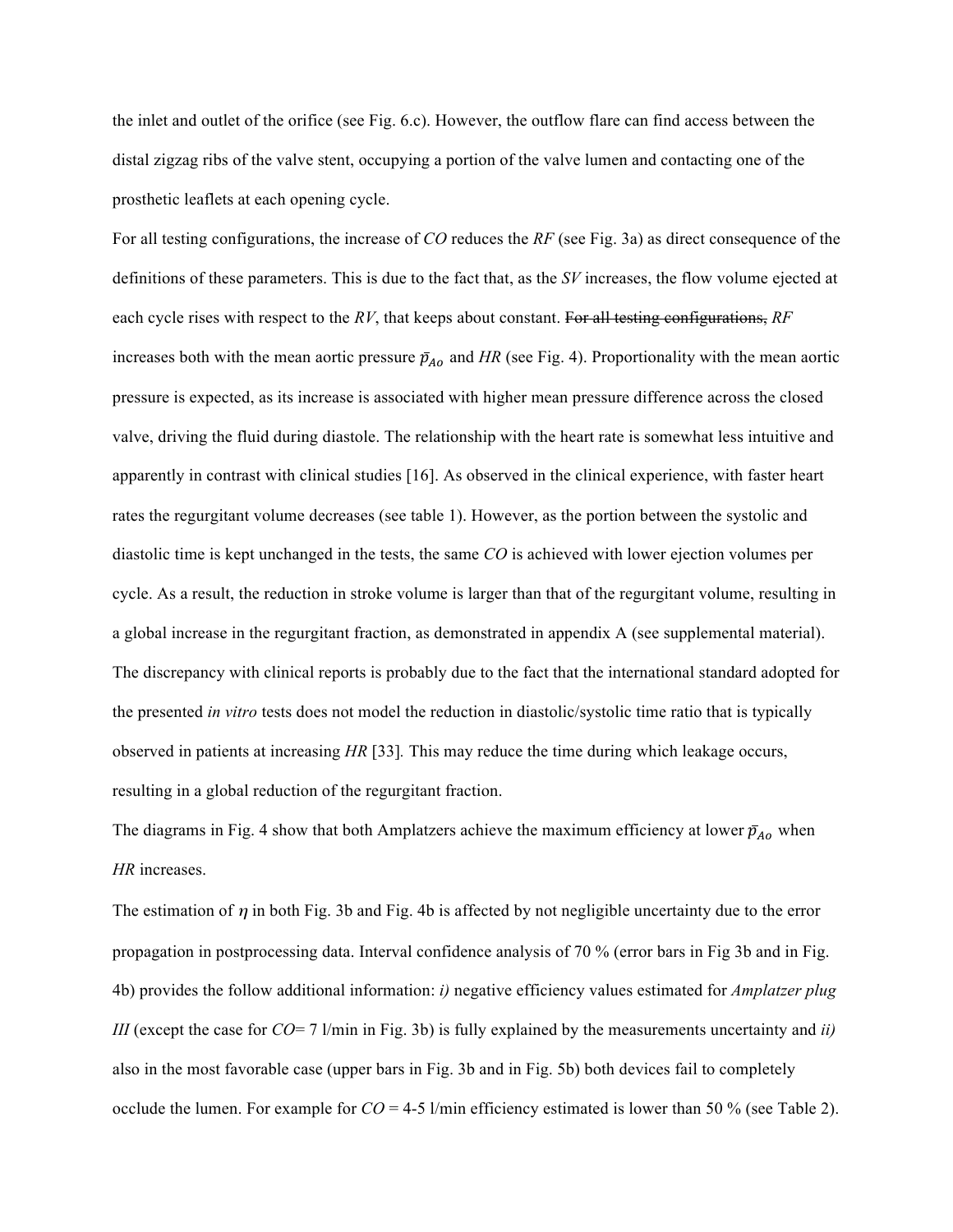The benefits due to occluder implantation may also concern flow velocity through the hole. As well known the reduction of the velocity enhances the hemodynamics of the patient, since low velocity through the hole favours platelet activation enhancing occlusion of the orifice. Similarly as for  $\eta$ , slight differences of mean flow velocity in the leak during diastole were estimated between *Amplatzer plug III* and open leak condition, whereas reduction of velocity was computed in *Amplatzer plug II* (see table 1). Video analysis did not reveal any substantial impairment of the valve dynamics, or plug embolization. However, a strong mechanical interaction between *Amplatzer plug II* and valve leaflets was observed during the tests, with one of the valve leaflets cyclically impacting on the plug outflow flared portion. This can be observed in the sequence of acquisitions reported in fig. 5 (and supplemental material movie). The phenomenon, over time, might result into wear, puncture or tearing of the prosthetic leaflet and high cycle tests would be recommended to further investigate it. This problem is described in recent clinical reports with the *Edwards Sapien* and the *Medtronic CoreValve* [34, 35]. In particular, with this last device, the anchoring of the distal flange of the prosthesis to the ascending aorta necessitates the crossing of the stent wall to access the leak, with higher probability of leaflets interaction [35]. The main limitations of the present study are *i)* the use of saline solution instead of a fluid with the closer rheological property to blood and *ii)* the simplified geometry adopted for the housing and paravalvular orifice. The coagulation process inside the hole due to the Amplatzer, which should play a fundamental role in the medium-long term period for reduction of the leakage, cannot be reproduced in these acute experiments. However, the adoption of saline solution is in accordance with ISO standards. The geometry adopted in the model is strongly idealized and the efficiency of the devices may change with the shape of the leak. Also, the cylindrical valve housing provides an idealized anchoring region, which does not accurately model the potential interaction between the prosthesis and the diseased host tissues. Therefore, caution should be taken to directly extend the conclusions to clinic cases.

However, our study provides a deeper insight into the biomechanical implications of the treatment, suggesting potential justifications for the cases where clinical inadequacy of therapy has been observed. The results reveal that the use of vascular plugs is not *per se* sufficient to produce an effective or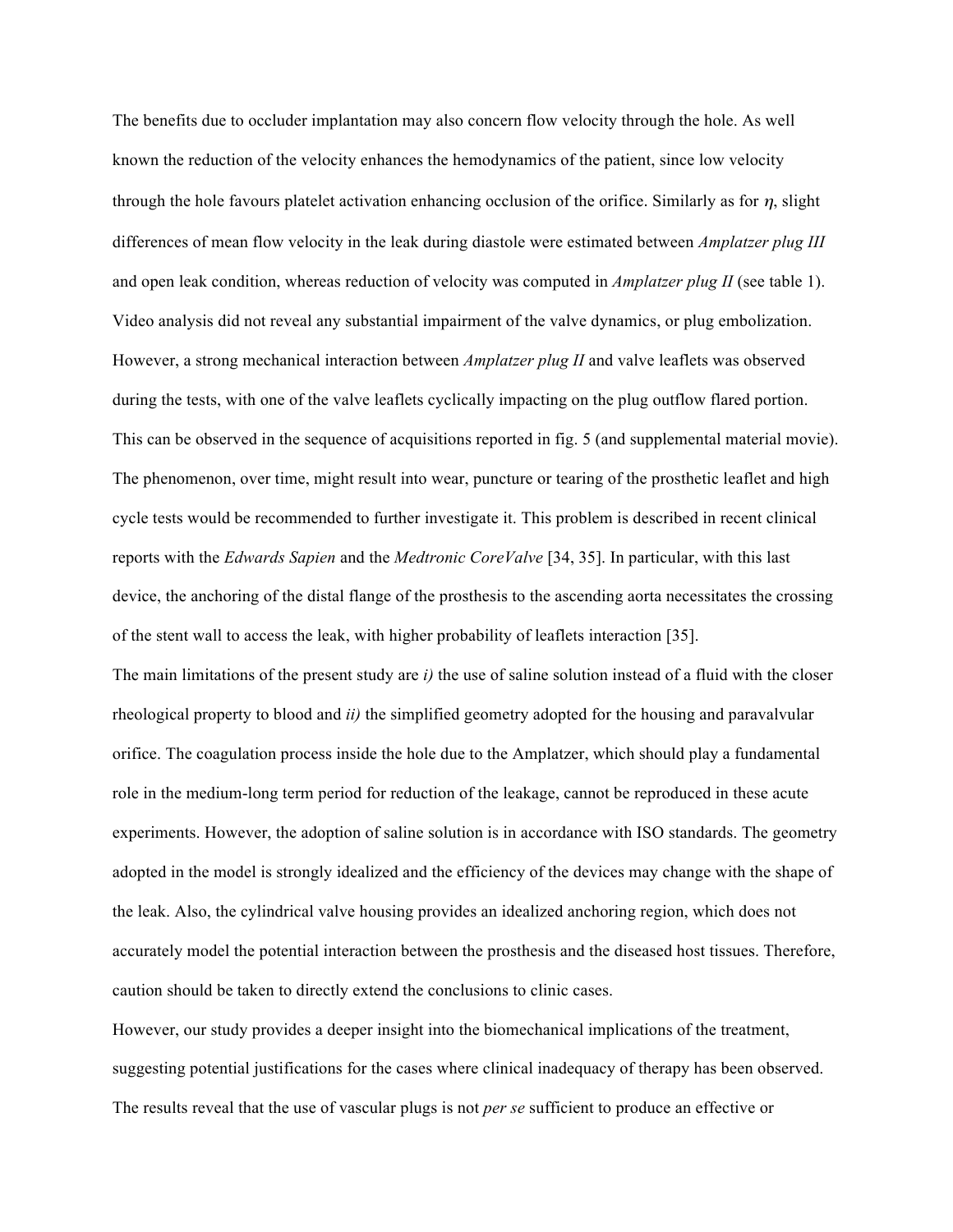substantial reduction in PVL, and may otherwise compromise the structural integrity of the valve implant. The study considers only two of the most adopted solutions, whilst other type of vascular plugs, such as the *Amplatzer Plug IV*, have recently been used for PVL occlusion [36]. However, no reports are currently available on the medium and long-term outcome with this device. Furthermore, the reported evidence is relative to an idealized *in vitro* test, and therefore it may be different from specific clinical cases. Moreover, devices based on similar design solutions, such as the *Amplatzers plug II* and *III*, can result into substantially different operating configurations and efficiencies.

Besides, the results open several questions on the improper use of medical devices. The efficiency of the two tested Amplatzers strongly depends on the operating parameters (e.g.  $\bar{p}_{A0}$ , HR and *CO*) and this may imply that their efficacy depends on their specific physiological conditions. What said above highlights that more extensive studies are necessary in order to ensure the effectiveness and safety of this percutaneous solution in applications for PVL reduction. Also, it appears evident the need to improve the vascular plugs currently in use or to develop new specifically designed devices that could guarantee an effective and safe treatment of PVL, avoiding physical interaction with the functional components of the transcatheter prosthesis. This would ideally be complemented by the development of more specific guidances, regulating the evaluation of the safety and efficacy of prostheses used for this application.

#### **Funding Sources**

The study was funded by the Italian Ministry of Health (Research grant GR-2010-2320784)

**Disclosures:** none.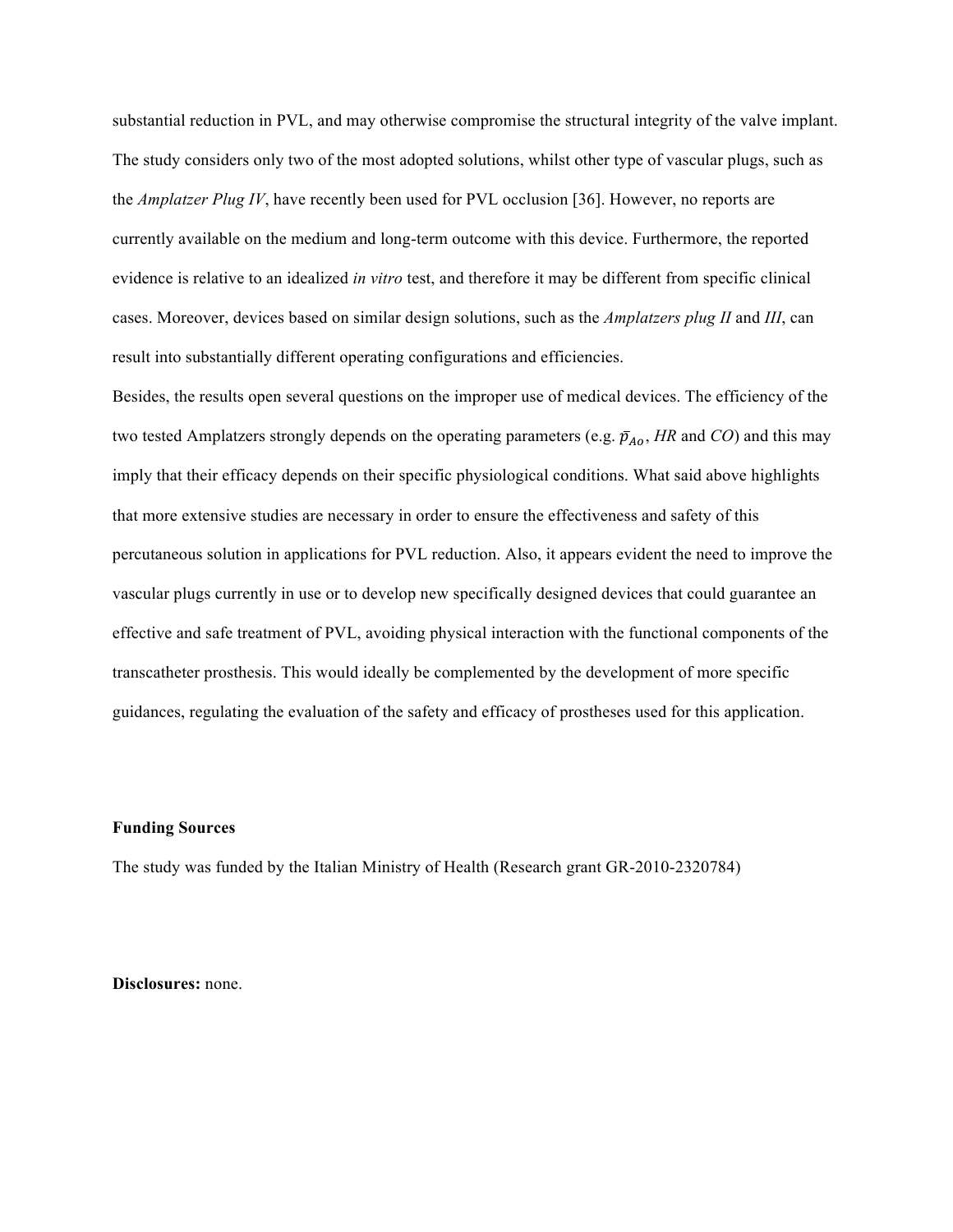## **REFERENCES**

[1] Leon, M. B., Smith, C. R., Mack, M., Miller, D. C., Moses, J. W., Svensson, L. G., ... & Pocock, S. Transcatheter aortic-valve implantation for aortic stenosis in patients who cannot undergo surgery. New England Journal of Medicine, 2010, 363(17), 1597-1607.

[2] Smith, C. R., Leon, M. B., Mack, M. J., Miller, D. C., Moses, J. W., Svensson, L. G. et al. Transcatheter versus surgical aortic-valve replacement in high-risk patients. New England Journal of Medicine, 2011, 364(23), 2187-2198.

[3] Adams, D. H., Popma, J. J., Reardon, M. J., Yakubov, S. J., Coselli, J. S., Deeb, G. M. et al. Transcatheter aortic-valve replacement with a self-expanding prosthesis. New England Journal of Medicine, 2014, 370(19), 1790-1798.

[4] Abdel-Wahab M, Zahn R, Horack M, Gerckens U, Schuler G, Sievert H, Eggebrecht H, Senges J, Richardt G; German transcatheter aortic valve interventions registryinvestigators. Aortic regurgitation after transcatheter aortic valve implantation: incidence and early outcome. Results from the German Transcatheter Aortic Valve Interventions Registry. Heart 2011;97:899 –906.

[5] Gotzmann M, Pljakic A, Bojara W, Lindstaedt M, Ewers A, Germing A et al. Transcatheter aortic valve implantation in patients with severe symptomatic aortic valve stenosis— predictors of mortality and poor treatment response. Am Heart J 2011;162:238–45.

[6] Moat NE, Ludman P, de Belder MA, Bridgewater B, Cunningham AD, Young CP et al. Long-term outcomes after transcatheter aortic valve implantation in high-risk patients with severe aortic stenosis: the U.K. TAVI (United Kingdom Transcatheter Aortic Valve Implantation) Registry. J Am Coll Cardiol 2011;58:2130–8.

[7] Tamburino C, Capodanno D, Ramondo A, Petronio AS, Ettori F, Santoro G et al. Incidence and predictors of early and late mortality after transcatheter aortic valve implantation in 663 patients with severe aortic stenosis. Circulation 2011;123:299 –308.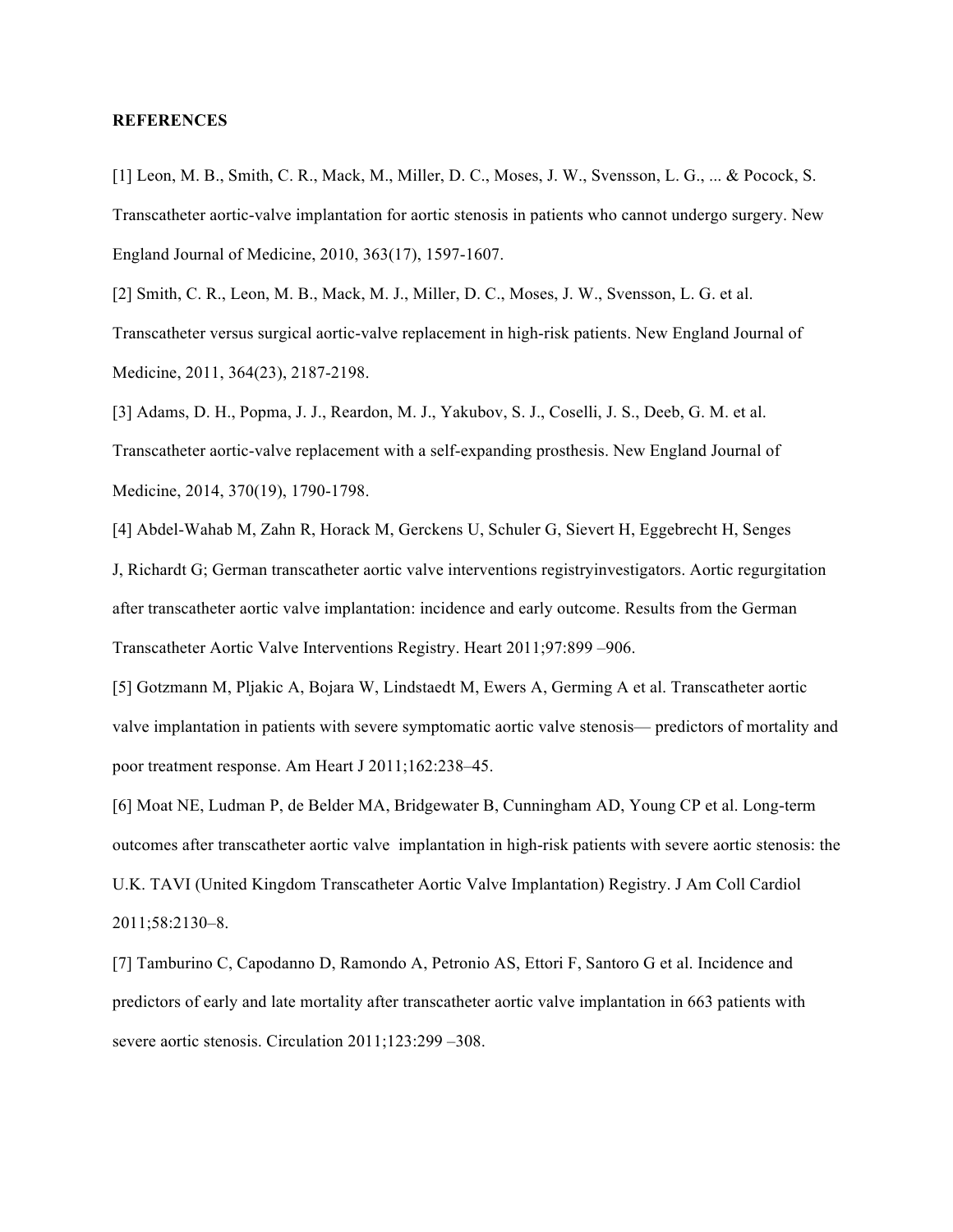[8] Detaint D, Lepage L, Himbert D, Brochet E, Messika-Zeitoun D, Iung B et al. Determinants of significant paravalvular regurgitation after transcatheter aortic valve: Implantation impact of device and annulus discongruence. JACC Cardiovasc Interv 2009;2:821–827.

[9] Gurvitch R, Wood DA, Tay EL, Leipsic J, Ye J, Lichtenstein SV et al. Transcatheter aortic valve implantation: Durability of clinical and hemodynamic outcomes beyond 3 years in a large patient cohort. Circulation 2010;122:1319–1327.

[10] Godino C, Maisano F, Montorfano M, Latib A, Chieffo A, Michev I et al. Outcomes after transcatheter aortic valve implantation with both Edwards- SAPIEN and CoreValve devices in a single center: The Milan experience. JACC Cardiovasc Interv 2010;3:1110–1121.

[11] Rajani R, Kakad M, Khawaja MZ, Lee L, James R, Saha M et al. Paravalvular regurgitation one year after transcatheter aortic valve implantation. Catheter Cardiovasc Interv 2010;75:868–872.

[12] Unbehaun A, Pasic M, Dreysse S, Drews T, Kukucka M, Mladenow A et al. Transapical aortic valve implantation: Incidence and predictors of paravalvular leakage and transvalvular regurgitation in a series of 358 patients. J Am Coll Cardiol 2012;59:211–221.

[13] Kodali SK, Williams MR, Smith CR, Svensson LG, Webb JG, Makkar RR et al. Two-year outcomes after transcatheter or surgical aortic-valve replacement. N Engl J Med 2012;366:1686–1695.

[14] Lerakis S, Hayek SS, Douglas PS. Paravalvular aortic leak after transcatheter aortic valve replacement: current knowledge. Circulation. 2013;127:397-407.

[15] De Cicco G, Lorusso R, Colli A, Nicolini F, Fragnito C, Grimaldi T et al. Aortic valve periprosthetic leakage: anatomic observations and surgical results. Ann Thorac Surg. 2005;79:1480-5.

[16] Ali O, Salinger MH, Levisay JP, Feldman T. High pacing rates for management of aortic insufficiency after balloon aortic valvuloplasty or transcatheter aortic valve replacement. Catheter Cardiovasc Interv 2014;83:162-8.

[17] Daneault B, Koss E, Hahn RT, Kodali S, Williams MR, Genereux P et al. Efficacy and safety of postdilatation to reduce paravalvular regurgitation during balloon-expandable transcatheter aortic valve replacement. Circ Cardiovasc Interv 2013;6:85–91.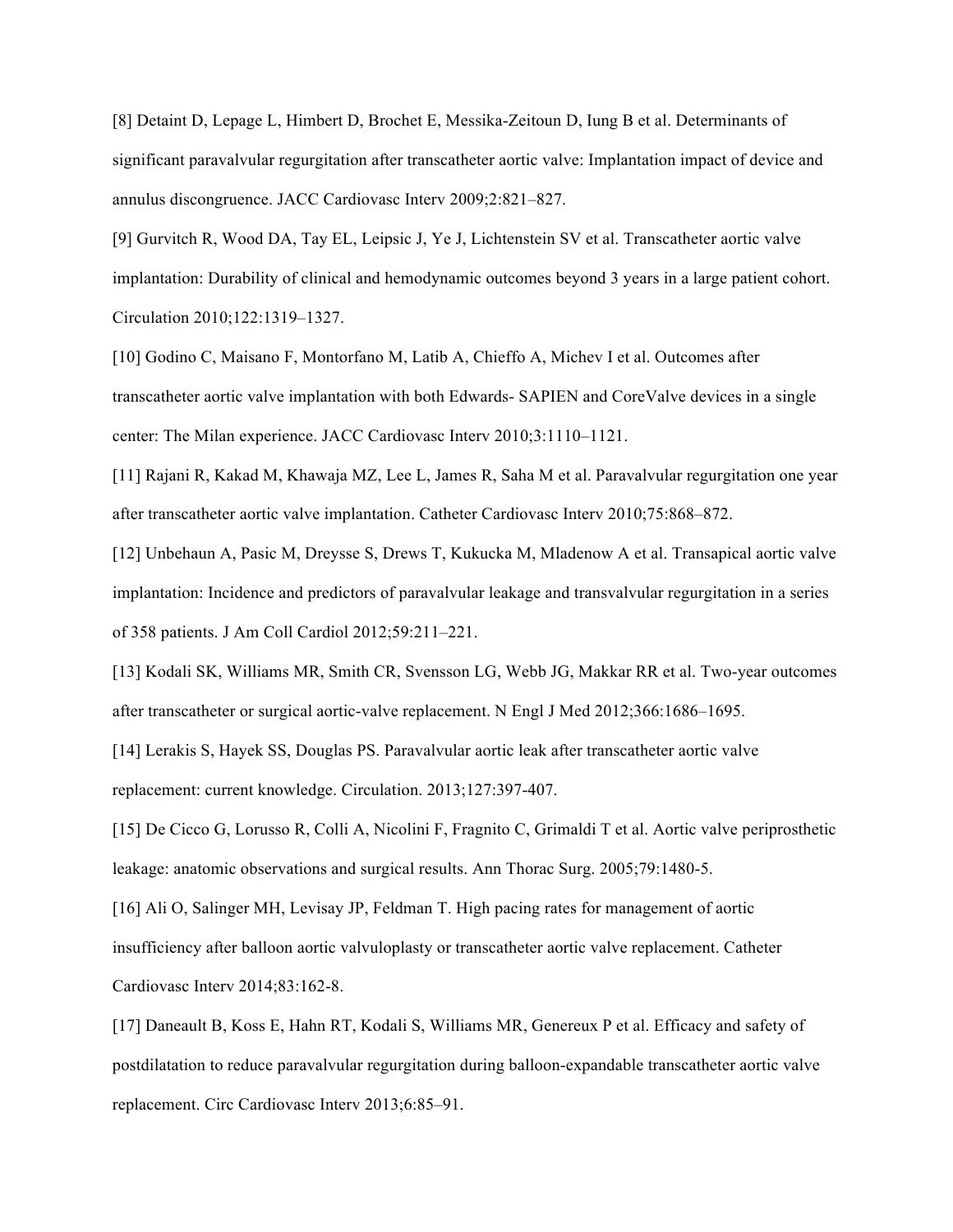[18] Kapadia SR, Tuzcu EM. Plugging holes: Expanding horizon for structural interventions. Circ Cardiovasc Interv 2011;4:308–310.

[19] Kim MS, Casserly IP, Garcia JA, Klein AJ, Salcedo EE, Carroll JD. Percutaneous transcatheter closure of prosthetic mitral paravalvular leaks: are we there yet? JACC Cardiovasc Interv. 2009;2:81–90. [20] Pate GE, Al Zubaidi A, Chandavimol M, Thompson CR, Munt BI, Webb JG. Percutaneous closure of prosthetic paravalvular leaks: case series and review. Catheter Cardiovasc Interv. 2006;68:528–533. [21] Hein R, Wunderlich N, Robertson G, Wilson N, Sievert H. Catheter closure of paravalvular leak. EuroIntervention. 2006;2:318–325.

[22] Ruiz CE, Jelnin V, Kronzon I, Dudiy Y, Del Valle-Fernandez R, Einhorn BN et al. Clinical outcomes in patients undergoing percutaneous closure of periprosthetic paravalvular leaks. J Am Coll Cardiol. 2011;58:2210–2217.

[23] Sorajja P, Cabalka AK, Hagler DJ, Rihal CS. Percutaneous repair of paravalvular prosthetic regurgitation: acute and 30-day outcomes in 115 patients. Circ Cardiovasc Interv. 2011;4:314–321. [24] Sorajja P, Cabalka AK, Hagler DJ, Rihal CS. Long-term follow-up of percutaneous repair of

paravalvular prosthetic regurgitation. J Am Coll Cardiol. 2011;58:2218–2224.

[25] Shapira Y, Hirsch R, Kornowski R, Hasdai D, Assali A, Vaturi M et al. Percutaneous closure of perivalvular leaks with Amplatzer occluders: feasibility, safety, and shortterm results. J Heart Valve Dis. 2007;16:305–313.

[26] Noble S, Jolicoeur EM, Basmadjian A, Levesque S, Nozza A, Potvin J et al. Percutaneous paravalvular leak reduction: procedural and long-term clinical outcomes. Can J Cardiol. 2013;29:1422– 1428.

[27] Moore JD, Lashus AG, Prieto LR, Drummond-Webb J, Latson LA. Transcatheter coil occlusion of perivalvular mitral leaks associated with severe hemolysis. Catheter Cardiovasc Interv. 2000;49:64–67. [28] Nietlispach F, Johnson M, Moss RR, Wijesinghe N, Gurvitch R, Tay EL et al. Transcatheter closure of paravalvular defects using a purpose-specific occluder. JACC Cardiovasc Interv. 2010;3: 759–765.